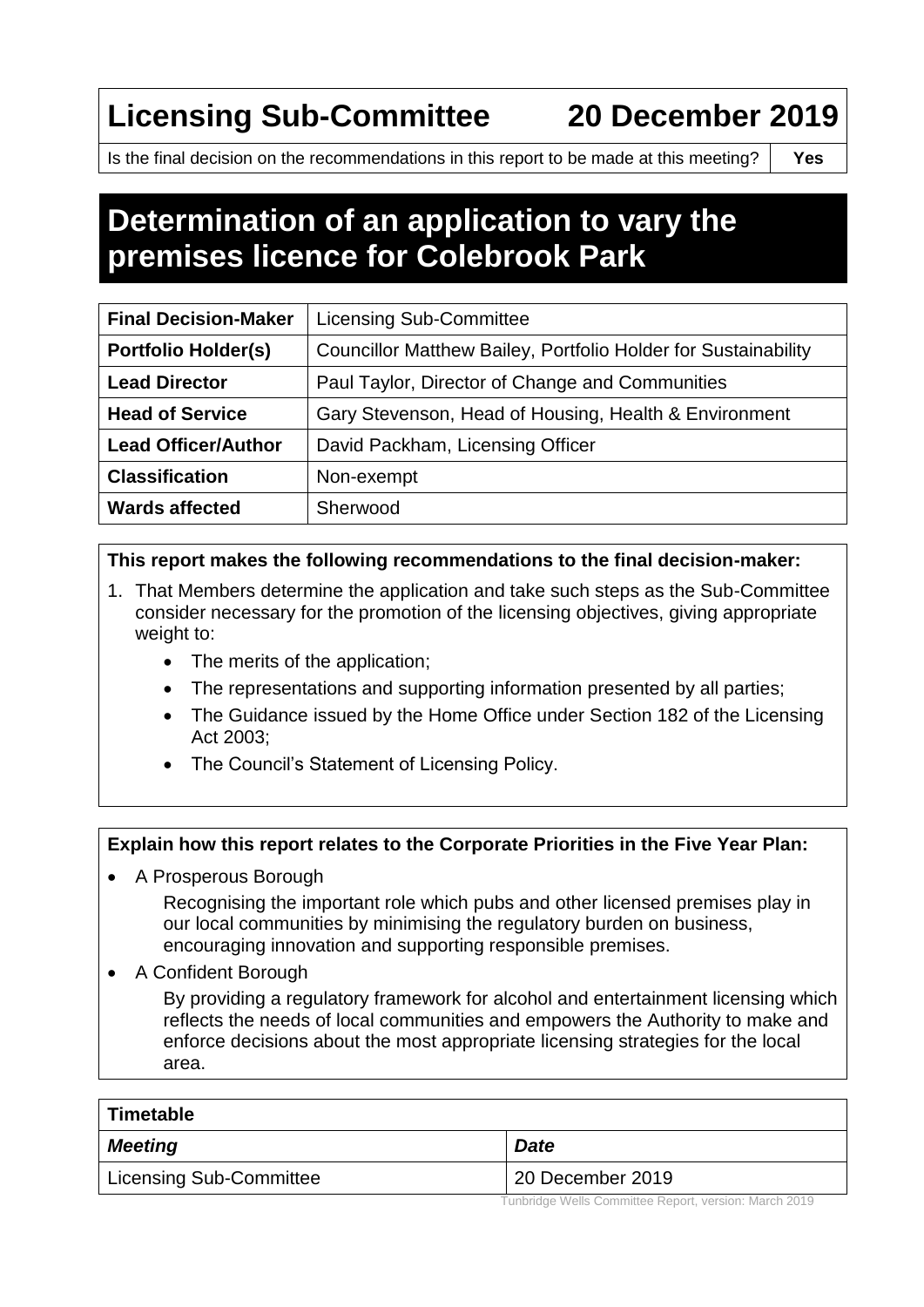### **Determination of an application to vary the premises licence for Colebrook Park**

#### **1. PURPOSE OF REPORT AND EXECUTIVE SUMMARY**

- 1.1 This report sets out details of an application to vary a premises licence.
- 1.2 In accordance with the provisions of Section 35 (3) of the Licensing Act 2003 the licensing authority must hold a hearing to determine an application to vary a premises licence if relevant representations are made.
- 1.3 A representation is relevant if it relates to the likely effect of the grant of the licence on the promotion of one or more of the four licensing objectives. In other words, a representation should relate to the impact of licensable activities carried on at the premises on the objectives.
- 1.4 However, the Guidance issued by the Home Office under Section 182 of the Licensing Act 2003 recommends that: "In borderline cases, the benefit of the doubt about any aspect of a representation should be given to the person making that representation. The subsequent hearing would then provide an opportunity for the person or body making the representation to amplify and clarify it."

#### **2. INTRODUCTION AND BACKGROUND**

- 2.1 On 5 November 2019 an online application, made under the provisions of section 34 of the Licensing Act 2003, was received for variation of the premises licence at Colebrook Park, Colebrooke Lakes (Land east of Kingstanding Way), Royal Tunbridge Wells, Kent TN2 3UP. A copy of the application form is attached at **Appendix A**.
- 2.2 In accordance with the requirements of the Licensing Act 2003 (Premises licences and club premises certificates) Regulations 2005, a public notice was displayed at the premises for a period of 28 consecutive with the closing date for representations being 3 December 2019.
- 2.3 During the 28 day public consultation period responsible authorities or other persons may make representations about the likely effect of the grant of the application on the promotion of one or more of the licensing objectives, which are:
	- Prevention of crime and disorder
	- Prevention of public nuisance
	- Public safety
	- Protection of children from harm
- 2.4 If representations are received a hearing must be held to determine the application, providing that the grounds for the representation are relevant to the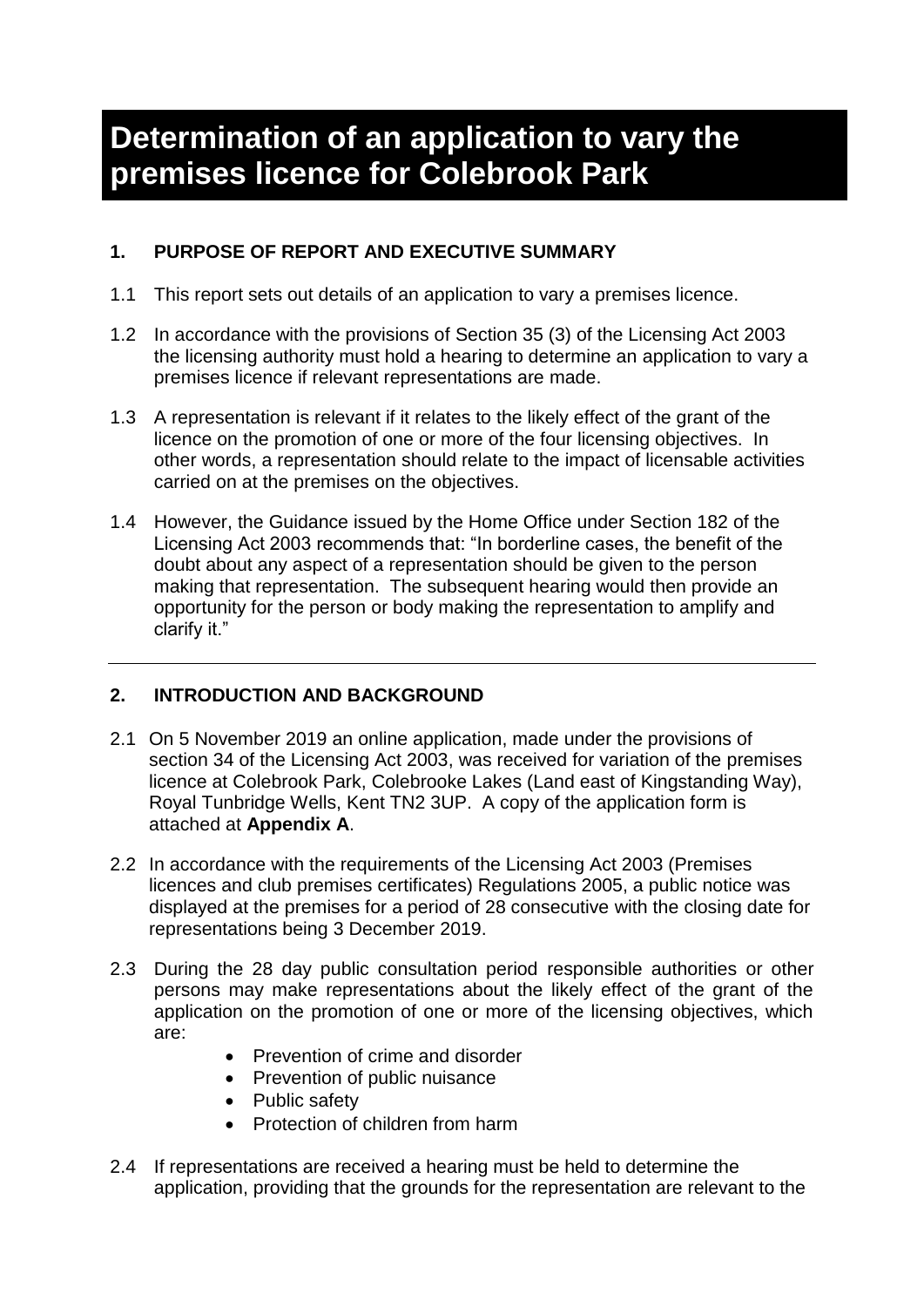promotion of one or more of the licensing objectives and are not vexatious, frivolous or repetitive.

- 2.5 The current premises licence authorises the following licensable activities: **Plays** (Both Indoors and Outdoors)
	- Every Day 09:00 23:00

**Films** (Both Indoors and Outdoors)

- Sunday to Wednesday 09:00 23:00
- Thursday 09:00 00:00
- Friday Saturday 09:00 02:00
- Bank Holiday Sundays 09:00 02:00

*No films to be shown outdoors after 23:00*

**Live music** (Both Indoors and Outdoors)

 Thursday 18:00 - 23:00 Friday 12:00 - 03:00 • Saturday & Sunday  $10:00 - 03:00$ 

**Recorded music** (Both Indoors and Outdoors)

| $\bullet$ Thursday  | 18:00 - 23:00   |
|---------------------|-----------------|
| $\bullet$ Friday    | $12:00 - 03:00$ |
| • Saturday & Sunday | $10:00 - 03:00$ |

**Performances of dance** (Both Indoors and Outdoors)

Every Day 11:00 - 23:00

### **Anything of a similar description to live music, recorded music or the**

- **performance of dance** (Both Indoors and Outdoors)
	- Every Day 11:00 23:00

#### **Sale or Supply of Alcohol**

- Monday to Wednesday 10:00 23:00
- Thursday 10:00 00:00
- Friday, Saturday & Sunday 10:00 02:30

*In the camp site when in use for Category 1, Category 2 and Category 3 events the terminal hour is 03:00*

*For the avoidance of doubt, there will be no consumption of alcohol outside the site area but alcohol can be purchased in on bar area and consumed elsewhere within the site.*

#### **Late Night Refreshment** (Both Indoors and Outdoors)

- Sunday to Thursday 23:00 02:00<br>• Fridav Saturdav 23:00 02:30
- Friday Saturday
- 2.6 A copy of the premises licence is attached at **Appendix B**.
- 2.7 The current application seeks to vary the premises licence as follows :
	- 1. To streamline the Categories of event from Category 1 and 2 events (1500 4999 people) and Cat 3 events (less than 1500 people into Large (1500 – 4999) and Small (less than 1500) events.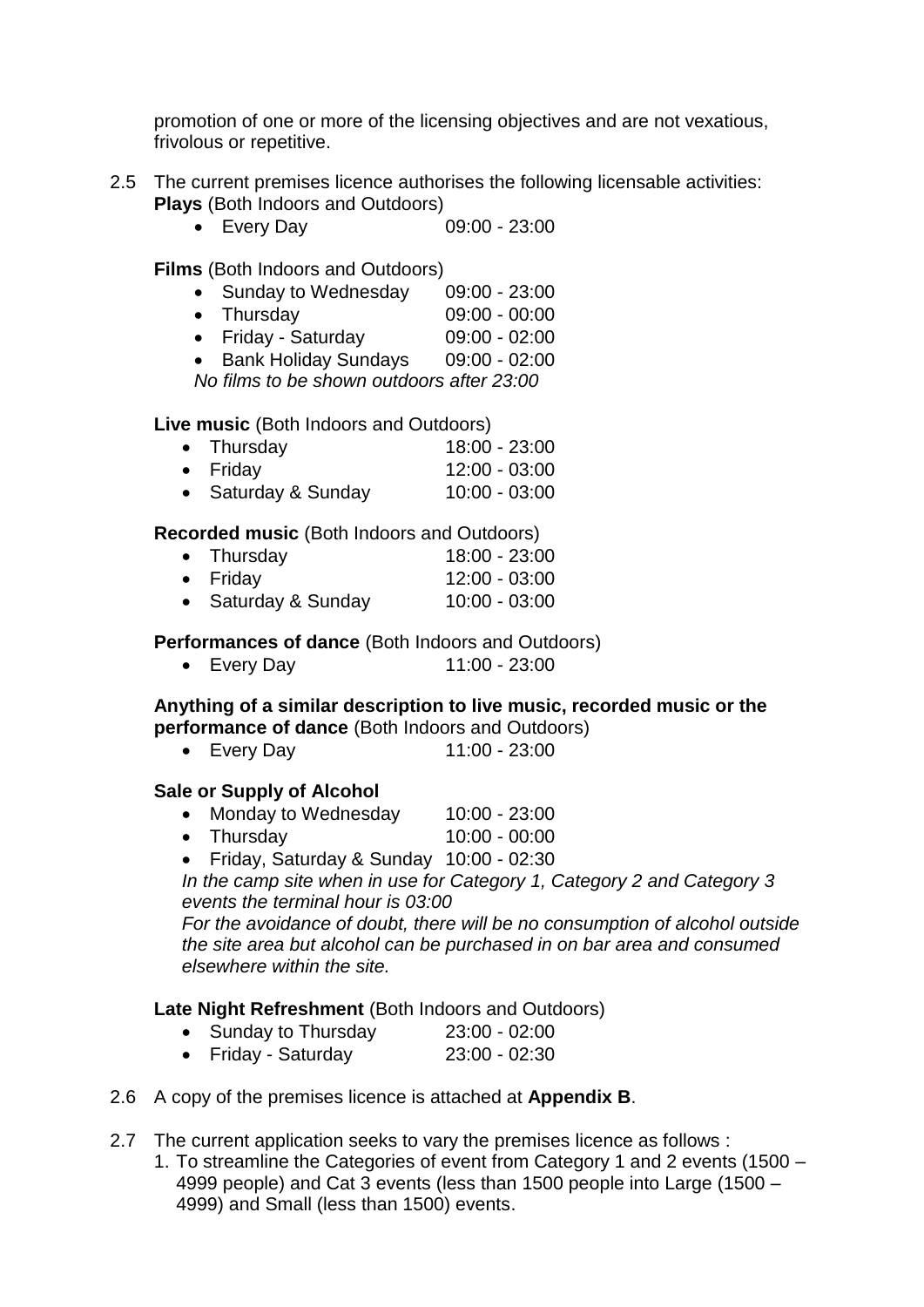- 2. To extend the terminal hour for the provision of recorded music and provision of late-night refreshment from 03.00 a.m. on Fridays, Saturdays and Sundays (indoors) until 04.30 a.m. (indoors) for no more than 4 events (whether small or large).
- 3. To extend the terminal hour for the sale of alcohol from 02.30 to 04.00 on no more than 4 events on Fridays, Saturdays and Sundays (either small or large) in any given year and in the camp site until04.30 on no more than 4 events in any given year.
- 4. To extend the maximum duration of a Large event from 3 to 4 days.
- 5. To include a condition that there shall be a minimum of 21 days between the end of one large event before the start of another large event.
- 6. That all references in the licence to Category 1 and Category 2 are changed to Large and all references to Category 3 are changed to Small.
- 7. Condition 77 to be amended to read "During a large event a risk assessment to control access to the body of water on the Event site".
- 2.8 A representation objecting to the application was received from Tunbridge Wells Borough Council Environmental Protection team, a responsible authority, based on the licensing objective prevention of public nuisance. A copy of the representation is attached at **Appendix C**.
- 2.9 A representation objecting to the application was received from Kent Police, a responsible authority, based on the licensing objectives prevention of crime and disorder, prevention of public nuisance, public safety. A copy of the representation is attached at **Appendix D**.
- 2.10 Five relevant representations objecting to the application were received from other persons based on one or more of the licensing objectives. Copies of the representations are attached at **Appendix E**.
- 2.11 No other relevant representations were received from responsible authorities or other persons within the 28 day consultation period prescribed by the Act.
- 2.12 The Guidance to Licensing Authorities issued by the Home Office under Section 182 of the Licensing Act 2003 advises that it is imperative that the licensing authority ensures that the factors which form the basis of its determination are limited to consideration of the promotion of the licensing objectives and nothing outside those parameters.
- 2.13 The authority's determination should be evidence-based, justified as being appropriate to the promotion of the licensing objectives and proportionate to what it is intended to achieve.
- 2.14 Moreover, decisions made in accordance with the provisions of the Licensing Act 2003 must not replicate or seek to enforce the statutory provisions of other legislation.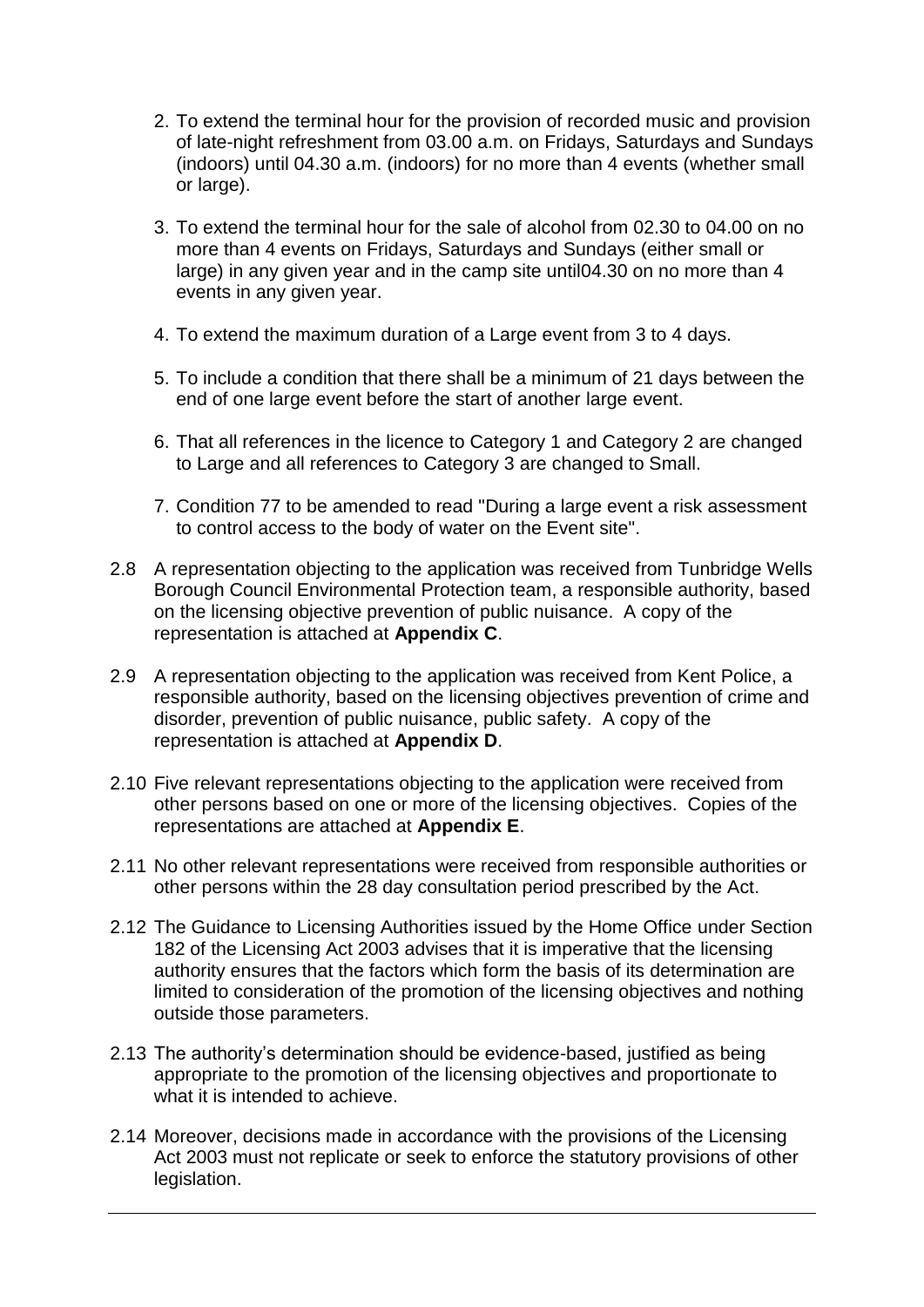#### **3. AVAILABLE OPTIONS**

- 3.1 Grant the application for variation of the premises licence subject to such conditions as are consistent with the operating schedule accompanying the application, modified to such extent as Members consider necessary for the promotion of the licensing objectives.
- 3.2 Reject the whole or part of the application.

#### **4. PREFERRED OPTION AND REASONS FOR RECOMMENDATIONS**

- 4.1 That Members determine the application, and take such steps as the Sub-Committee consider necessary for the promotion of the licensing objectives, giving appropriate weight to:
	- The merits of the application;
	- The representations and supporting information presented by all parties;
	- The Guidance issued by the Home Office under Section 182 of the Licensing Act 2003;
	- The Council's Statement of Licensing Policy
- 4.2 For Members information if considering attaching conditions to a premises licence, paragraph 1.16 of the Guidance issued by the Home Office under Section 182 of the Licensing Act 2003 states:

Conditions on a premises licence or club premises certificate are important in setting the parameters within which premises can lawfully operate. The use of wording such as "must", "shall" and "will", is encouraged. Licence conditions:

- must be appropriate for the promotion of the licensing objectives;
- must be precise and enforceable;
- must be unambiguous and clear in what they intend to achieve;
- should not duplicate other statutory requirements or other duties or responsibilities placed on the employer by other legislation;
- must be tailored to the individual type, location and characteristics of the premises and events concerned;
- should not be standardised and may be unlawful when it cannot be demonstrated that they are appropriate for the promotion of the licensing objectives in an individual case;
- should not replicate offences set out in the 2003 Act or other legislation;
- should be proportionate, justifiable and be capable of being met, (for example, whilst beer glasses may be available in toughened glass, wine glasses may not);
- cannot seek to manage the behaviour of customers once they are beyond the direct management of the licence holder and their staff, but may impact on the behaviour of customers in the immediate vicinity of the premises or as they enter or leave; and
- should be written in a prescriptive format
- 4.3 Paragraph 1.17 further advises that each application must be considered on its own merits and that conditions attached to licences and certificates must be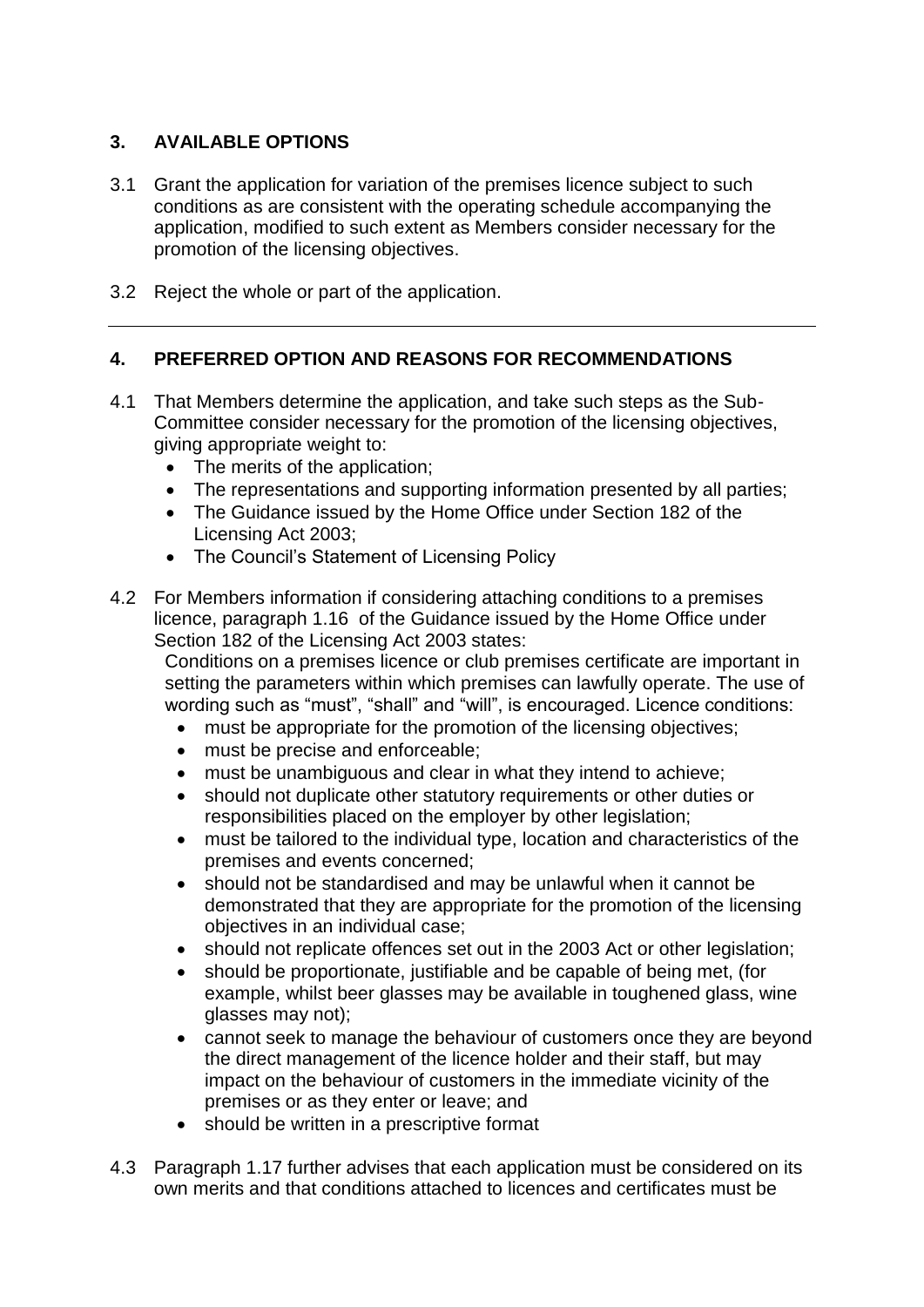tailored to the individual type, location and characteristics of the premises and events concerned. This is essential to avoid the imposition of disproportionate and overly burdensome conditions on premises where there is no need for such conditions.

#### **5. CONSULTATION RESULTS AND PREVIOUS COMMITTEE FEEDBACK**

5.1 Other than the statutory consultation described in Part 2 of the report above, no other consultation is required by the Licensing Act 2003.

#### **6. NEXT STEPS: COMMUNICATION AND IMPLEMENTATION OF THE DECISION**

- 6.1 The Chairman will announce the Sub-Committee's decision prior to the conclusion of the hearing.
- 6.2 The applicant, any person who made relevant representations and the chief officer of police will subsequently receive written confirmation of the decision.
- 6.3 A copy of the Decision Notice will be placed on the Council's website.
- 6.4 In accordance with the provisions of Section 181 and Schedule 5, Licensing Act 2003 the applicant and any person who made a relevant representation has a right to appeal the decision made by the Licensing Authority. The appeal must be made to the Magistrates' Court within a period of twenty-one days from the date on which the appellant receives notification of the decision from the licensing authority.

| <b>Issue</b>                                  | <b>Implications</b>                                                                                                                                                                                                                                                                                                                                                                                                                                                                                                                                                                                                                                                                                                            | Sign-off                                                                          |
|-----------------------------------------------|--------------------------------------------------------------------------------------------------------------------------------------------------------------------------------------------------------------------------------------------------------------------------------------------------------------------------------------------------------------------------------------------------------------------------------------------------------------------------------------------------------------------------------------------------------------------------------------------------------------------------------------------------------------------------------------------------------------------------------|-----------------------------------------------------------------------------------|
| <b>Legal including</b><br>Human Rights<br>Act | <b>Licensing Act 2003</b><br>The Licensing Act 2003 at section 4(1) requires<br>the Licensing Authority to carry out its functions<br>with a view to promoting the Licensing<br>Objectives which Section 4(2) sets out as:-<br>a) The prevention of crime and disorder<br>b) Public safety<br>The prevention of public nuisance<br>C)<br>d) The protection of children from harm<br>The Sub-committee is permitted under Section<br>35 (3) of the Licensing Act 2003, having had<br>regard to relevant representations, to take such<br>steps, as it considers necessary, for the<br>promotion of the licensing objectives.<br>Section 35(3) of the Licensing Act 2003 states<br>'where relevant representations are made, the | <b>Robin Harris</b><br>Interim<br>Contentious<br><b>Team Leader</b><br>05/12/2019 |

#### **7. CROSS-CUTTING ISSUES AND IMPLICATIONS**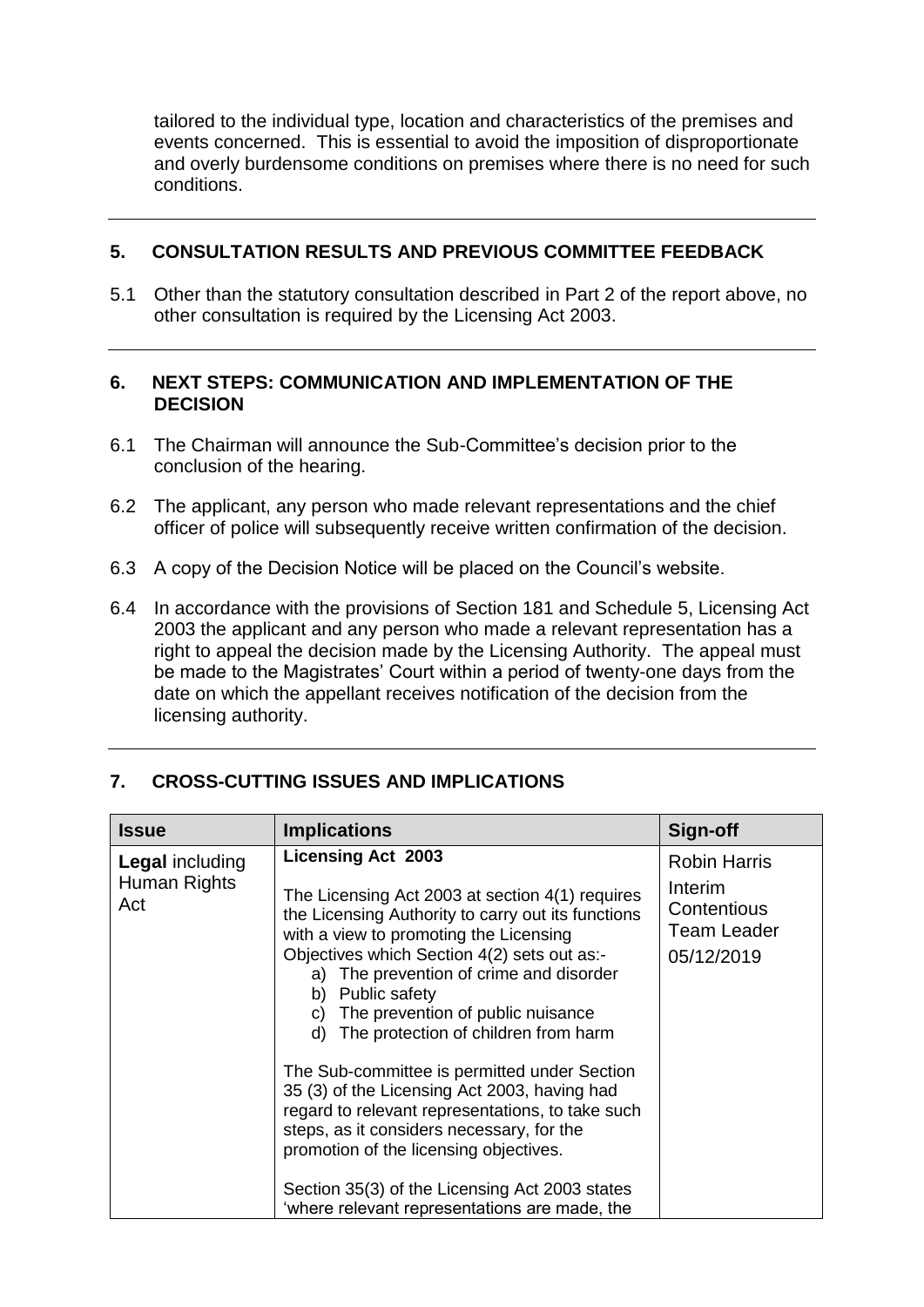| authority must:-                                                                                                                                                                                                                                                                                                                                                                                                                                                               |  |
|--------------------------------------------------------------------------------------------------------------------------------------------------------------------------------------------------------------------------------------------------------------------------------------------------------------------------------------------------------------------------------------------------------------------------------------------------------------------------------|--|
| (a) hold a hearing to consider them,<br>unless the authority, the applicant<br>and each person who has made such<br>representations agree that a hearing<br>is unnecessary, and                                                                                                                                                                                                                                                                                                |  |
| (b) having regard to the representations,<br>take such of the steps mentioned in<br>subsection (4) (if any) as it considers<br>necessary for the promotion of the<br>licensing objectives.                                                                                                                                                                                                                                                                                     |  |
| Section 4(3) of the Licensing Act also requires<br>the Licensing Authority to have regard to the<br>published statement of the Licensing Policy and<br>any guidance issued by the Secretary of State<br>under section 182                                                                                                                                                                                                                                                      |  |
| Each application that comes before the Sub-<br>Committee must be treated on its own merits,<br>and the Sub-Committee must take its decision<br>based upon:                                                                                                                                                                                                                                                                                                                     |  |
| a) The merits of the application<br>b) The promotion of the four licensing<br>objectives<br>c) The policy of the Licensing Authority<br>d) The Guidance issued under Section 182<br>of the Licensing Act 2003<br>e) All valid representations made                                                                                                                                                                                                                             |  |
| Whilst the applicant, responsible authorities or<br>persons making representations all have a right<br>of appeal to the Magistrates Court dependant on<br>the decision of the Sub Committee, the decision<br>made takes immediate effect.                                                                                                                                                                                                                                      |  |
| <b>Human Rights Act</b><br>Article 1 of the First Protocol is concerned with<br>the protection of property and provides that<br>every person is entitled to peaceful enjoyment of<br>his possessions. The term 'possessions' is given<br>a broad definition and includes a licence.                                                                                                                                                                                            |  |
| Article 8 is concerned with the right to respect<br>for private and family life. It states that Everyone<br>has the right to respect for his private and family<br>life, his home and his correspondence. There<br>shall be no interference by a public authority<br>with the exercise of this right except such as is<br>in accordance with the law and is necessary in a<br>democratic society in the interests of national<br>security, public safety or the economic well- |  |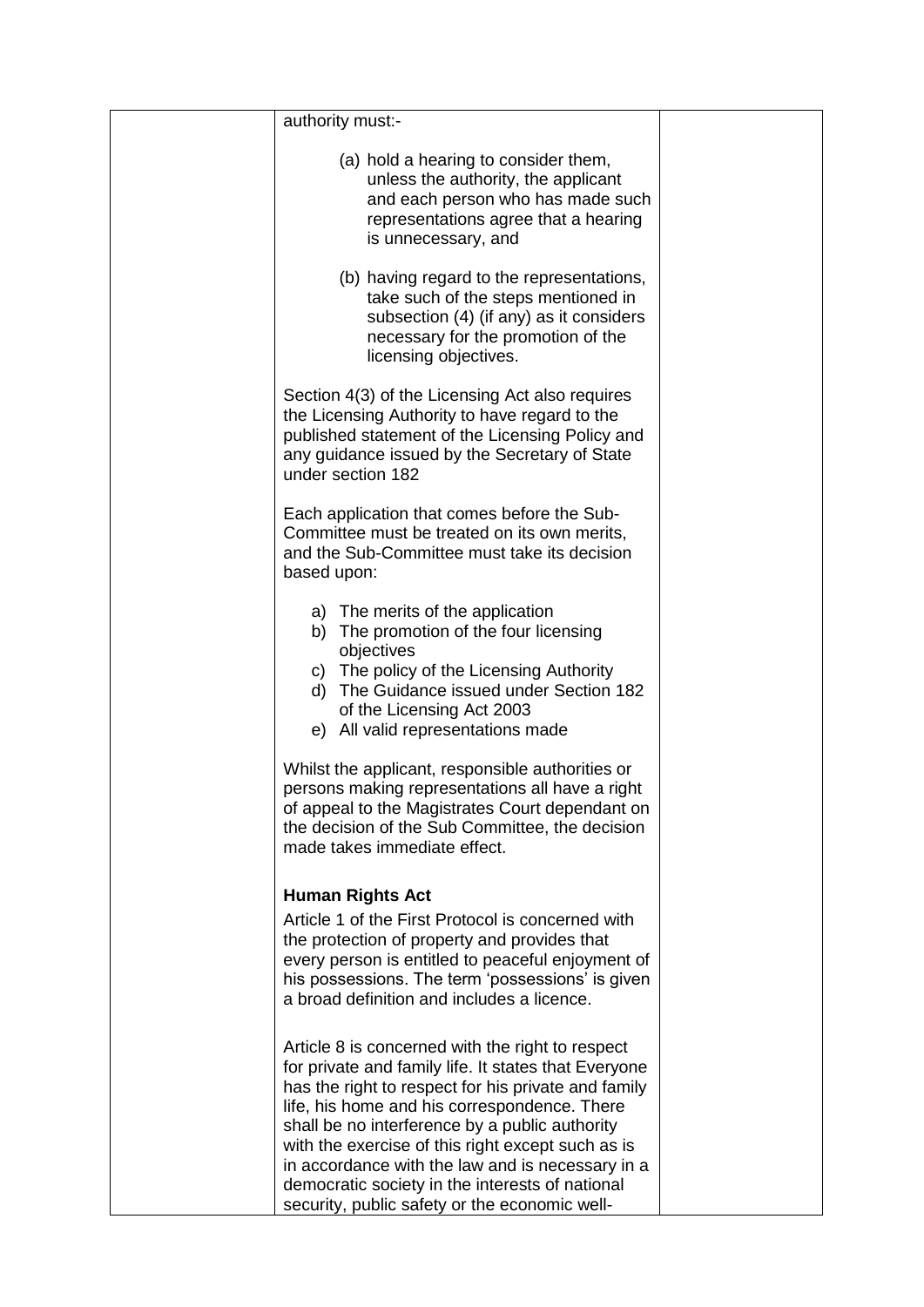|                                          | being of the country, for the prevention of<br>disorder or crime, for the protection of health or<br>morals, or for the protection of the rights and<br>freedoms of others. The Council has had the<br>proper regard for Article 8.<br>Article 6 relates to the right to a fair hearing. The<br>applicant has seen this report prior to this<br>hearing and is aware of the reason why the Sub-<br>Committee is considering this application.                                                                                                                                                                                                                                                                                                                                                                                                                                                             |                                                                   |
|------------------------------------------|-----------------------------------------------------------------------------------------------------------------------------------------------------------------------------------------------------------------------------------------------------------------------------------------------------------------------------------------------------------------------------------------------------------------------------------------------------------------------------------------------------------------------------------------------------------------------------------------------------------------------------------------------------------------------------------------------------------------------------------------------------------------------------------------------------------------------------------------------------------------------------------------------------------|-------------------------------------------------------------------|
| <b>Finance and</b><br>other resources    | No implications                                                                                                                                                                                                                                                                                                                                                                                                                                                                                                                                                                                                                                                                                                                                                                                                                                                                                           | David Packham<br><b>Report Author</b><br>03/12/2019               |
| <b>Staffing</b><br>establishment         | No implications                                                                                                                                                                                                                                                                                                                                                                                                                                                                                                                                                                                                                                                                                                                                                                                                                                                                                           | David Packham<br><b>Report Author</b><br>03/12/2019               |
| <b>Risk</b><br><b>Management</b>         | No implications                                                                                                                                                                                                                                                                                                                                                                                                                                                                                                                                                                                                                                                                                                                                                                                                                                                                                           | David Packham<br><b>Report Author</b><br>03/12/2019               |
| <b>Data Protection</b>                   | No implications                                                                                                                                                                                                                                                                                                                                                                                                                                                                                                                                                                                                                                                                                                                                                                                                                                                                                           | David Packham<br><b>Report Author</b><br>03/12/2019               |
| <b>Environment</b><br>and Sustainability | No implications                                                                                                                                                                                                                                                                                                                                                                                                                                                                                                                                                                                                                                                                                                                                                                                                                                                                                           | David Packham<br><b>Report Author</b><br>03/12/2019               |
| <b>Community</b><br><b>Safety</b>        | If the application is granted, the extra services<br>offered are not unique to Tunbridge Wells.<br>Kent Police have made a representation<br>objecting to the application. A new condition has<br>been proposed by Kent Police that the organiser<br>submit an Event Management Plan, upon<br>request, for small events. This will enable the<br>Safety Advisory Group to fully assess the impact<br>of an event.<br>However, the following duty is placed on the<br>licensing authority by Section 17, Crime and<br>Disorder Act 1998<br>"17(1) Without prejudice to any other obligation<br>imposed on it, it shall be the duty of each<br>authority to which this section applies to<br>exercise its various functions with due regard to<br>the likely effect of the exercise of those functions<br>on, and the need to do all that it reasonably can<br>to prevent, crime and disorder in its area." | Terry Hughes,<br><b>Community Safety</b><br>Manager<br>05/12/2019 |
| <b>Health and</b><br><b>Safety</b>       | No implications                                                                                                                                                                                                                                                                                                                                                                                                                                                                                                                                                                                                                                                                                                                                                                                                                                                                                           | David Packham<br><b>Report Author</b>                             |